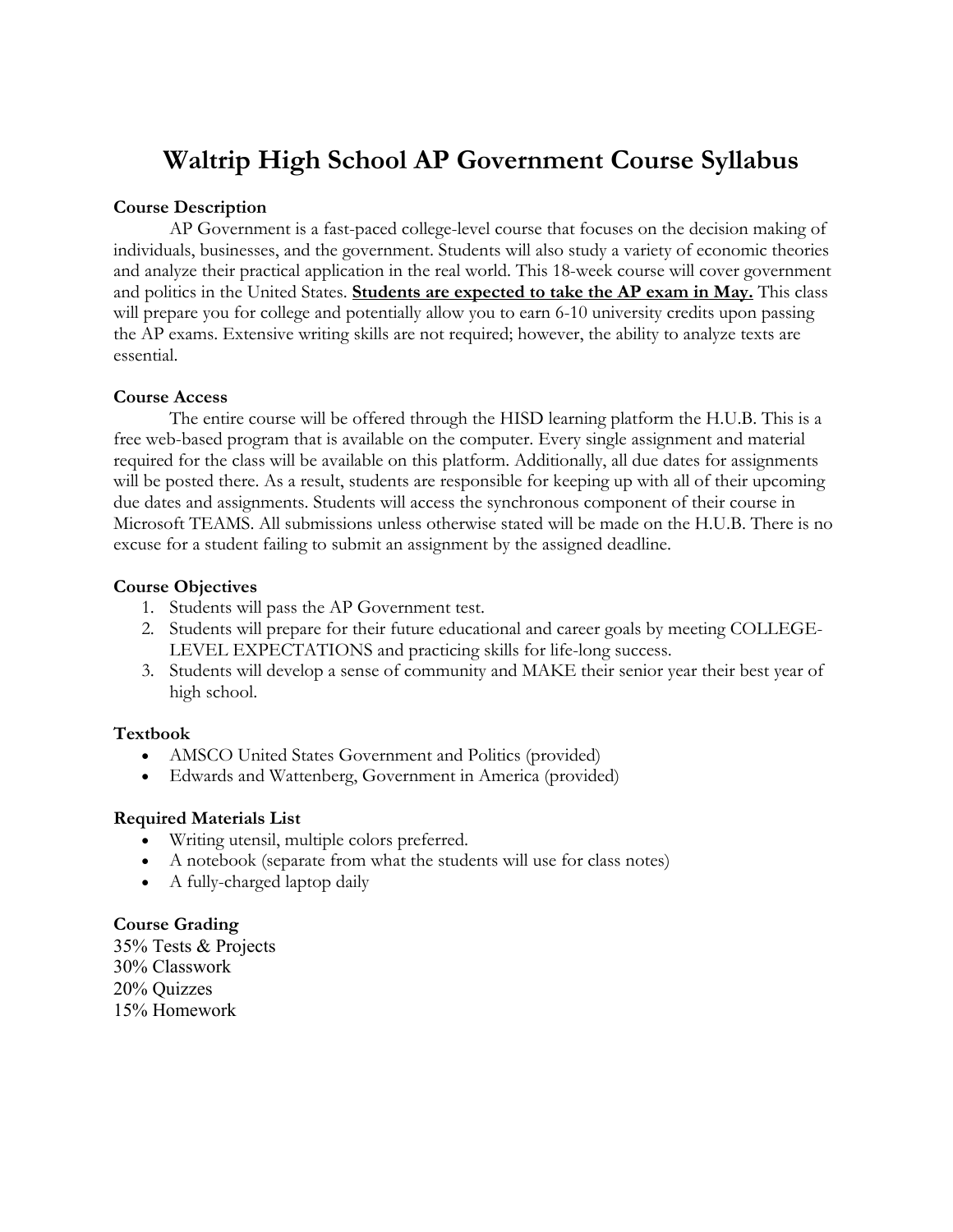#### **Late-Work Policy**

Advanced Placement classes are intended to prepare students for collegiate academic environments. As a result, students will be expected to adhered to similar policies. In the event that a student fails to submit an assignment by the posted deadline they will be given a zero for the respective assignment. Afterwards, the student will have five business days (school days) to complete the assignment and submit it for evaluation. If the student successfully submits the assignment within the five-business day grace-period then they will be entitled to a maximum grade of seventy percent.

#### **Classroom Expectations/Policies**

- Students must focus on their LEARNING and not just their letter grade.
- Complete assignments in a timely manner, respect the due date.
- Absent students must collect and make up their own work
- The class should always be left in a better condition than it was arrived upon

#### **How to begin class**

- Upon entry, begin review of previous day's work
- Have materials ready to begin class

#### **Contacting Mr. Saada: amir.saada@houstonisd.org**

Tutorials: Appointments should be scheduled. Email is the best way to get a hold of me as responses will be prompt

|                                | Date |
|--------------------------------|------|
| Parent Name (print) __________ |      |
| Parent Signature_              | Date |